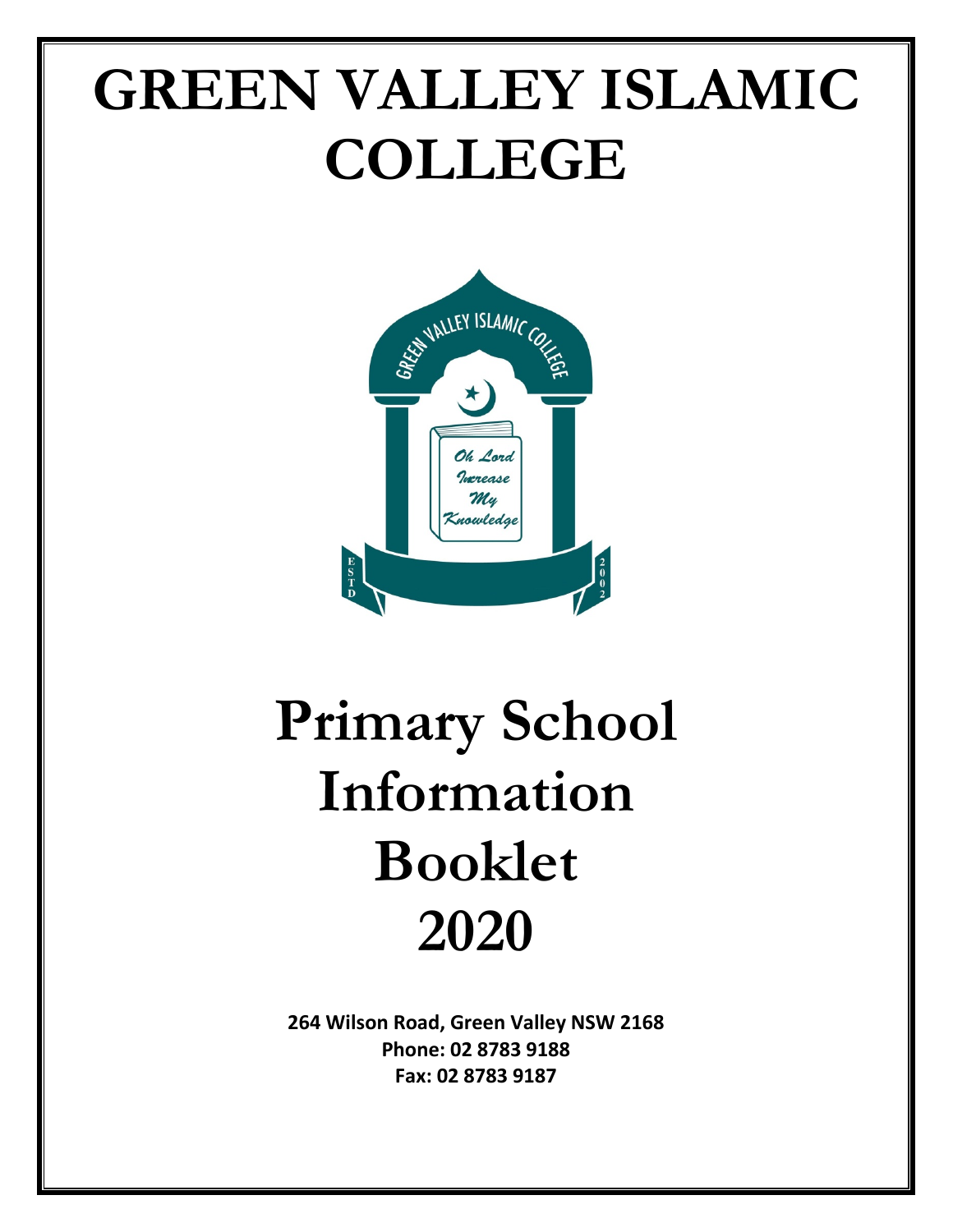# **SCHOOL INFORMATION**

| <b>Principal</b>                        | <b>Mr Riaaz Ali</b>                  |  |  |
|-----------------------------------------|--------------------------------------|--|--|
| <b>Deputy Principal(Primary)</b>        | <b>Mrs Samina Ali</b>                |  |  |
|                                         | Ms Shana Chai, Ms Fauzia Aziz,       |  |  |
| <b>Administration Staff</b>             | Ms Naz Hussain, Ms Salma Shareen, Ms |  |  |
|                                         | Safa Najem                           |  |  |
| <b>Address</b>                          | 264 Wilson Road, Green Valley NSW    |  |  |
|                                         | 2168                                 |  |  |
| <b>Telephone number</b>                 | 02 8783 9188                         |  |  |
| <b>Fax Number</b>                       | 02 8783 9187                         |  |  |
| <b>Email</b>                            | info@gvic.nsw.edu.au                 |  |  |
| <b>Website</b>                          | www.gvic.nsw.edu.au                  |  |  |
| <b>School office hours</b>              | $8.00am - 4.00pm$                    |  |  |
| <b>Green Valley Islamic College Ltd</b> | Project of Muslim League of NSW Inc. |  |  |

#### **INFORMATION BOOKLET 2020**

The information in this directory might prove useful to you during your child's schooling years at Green Valley Islamic College. It will help you to understand a little more about the way the school runs and the way the classes work. If you would like more information on these or other matters, please do not hesitate to contact the school. Please keep this directory in a safe place so that you are able to refer to it as necessary.

## **SCHOOL STARTS**

| Wednesday, 29 <sup>th</sup> January 2020 |
|------------------------------------------|
| Thursday, 30 <sup>th</sup> January 2020  |
|                                          |

## **SCHOOL TERMS 2020**

| Term 1 | Tuesday 28 <sup>th</sup> January 2020 | $\sim$ | Thursday 9th April 2020                |
|--------|---------------------------------------|--------|----------------------------------------|
| Term 2 | Tuesday 28 <sup>th</sup> April 2020   | $\sim$ | Friday 3rd July 2020                   |
| Term 3 | Tuesday 20 <sup>th</sup> July 2020    | $\sim$ | Friday 25 <sup>th</sup> September 2020 |
| Term 4 | Monday 12 <sup>th</sup> October 2020  |        | Friday 18 <sup>th</sup> December 2020  |

# **Please note that Pupil Free Days are informed through newsletters.**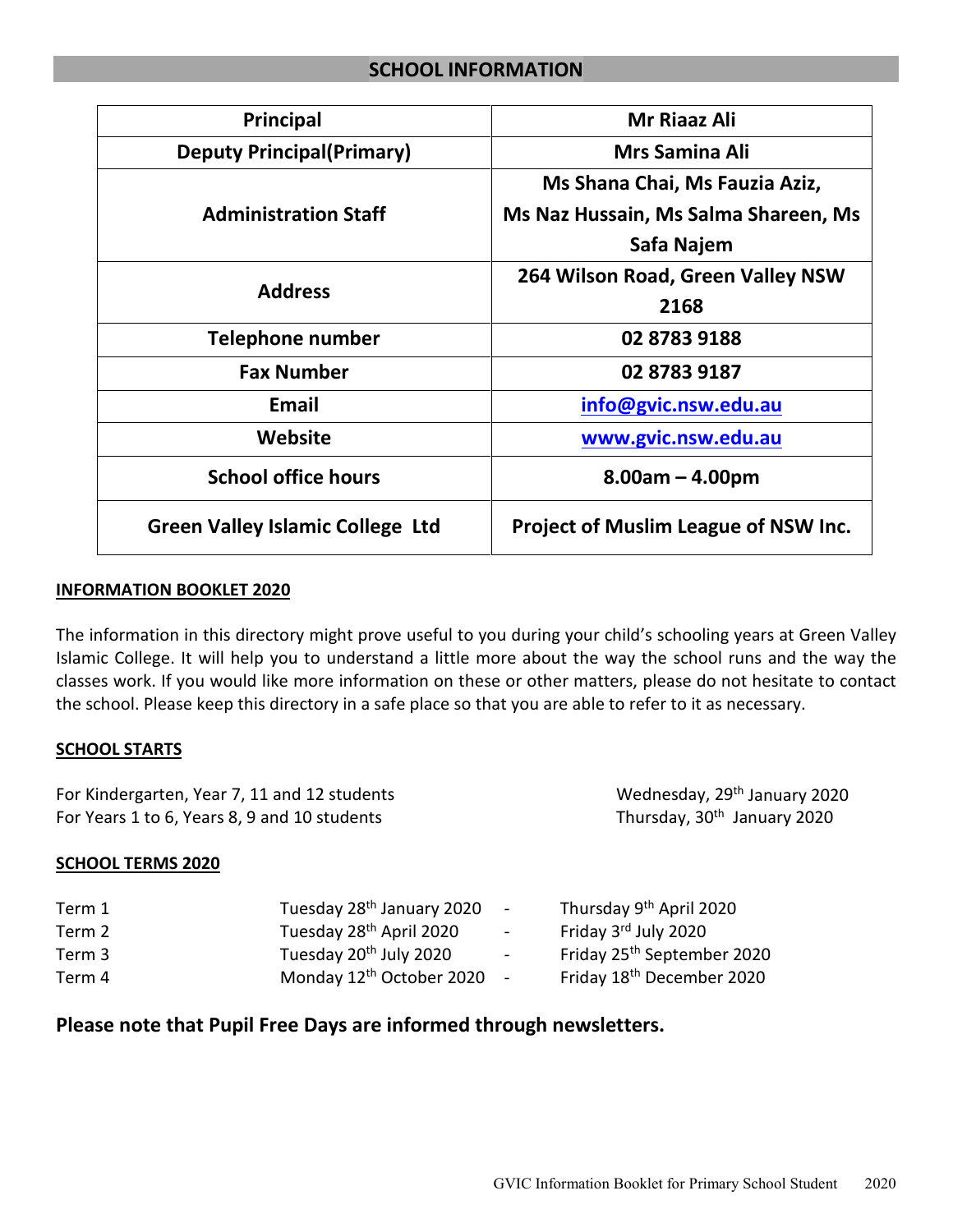## **SCHOOL HOURS**

Classes will commence at 8.15am and will finish at 3.20pm. Students will begin with DEAR or DEAW. All Students are expected to be in class at 8.15am. Students are required to be picked up from the school premises by 3.45pm. There is no supervision after this time.

#### **OFFICE HOURS**

The school administration office is open from 8:00am to 4:00pm Monday to Friday. You can call the school number on 8783 9188 for any queries that you may have.

#### **SCHOOL FEES**

The Primary School Fee is \$350.00 per Term. It must be paid within the first two weeks of the Term. Any extension of times must be applied for in writing to the Principal. Failure to pay school fees on time will result in cancellation of your child's enrolment for the following term.

#### **TELEPHONE NUMBERS**

Telephone numbers and email addresses are very important information for the school record system. Children can become ill at school or accidently hurt themselves, and the school will have to contact the parents or an emergency contact number of a friend or relative. Therefore we ask that phone numbers are kept up to date with the office, including emergency phone numbers. If you change your address and/or phone numbers, this information should be reported to the office as soon as possible.

#### **MISSION STATEMENT**

Green Valley Islamic College is an Islamic school which was established to provide opportunities to boys and girls to excel in this life and the hereafter. It aims:

- To provide educational activities within an Islamic environment to support the development of good citizens within Islamic spiritual values and knowledge.
- To develop caring and confident members of society with the ability to respond positively to new situations.
- To support the optimum development of all students.
- To achieve excellence through the provision of enriched learning experiences.

## **SCHOOL GOALS**

- To provide a centre of education activities which will produce good citizens imbued with Islamic spiritual values and knowledge of the Holy Quran.
- To ensure that all students benefit from effective welfare programs.
- To achieve excellence in the Key Learning Areas through the provision of enriched learning experiences.
- To provide adequate facilities to enable the school to function effectively and efficiently.
- To ensure that staff are actively engaged in their professional development and their welfare is enhanced by a supportive network.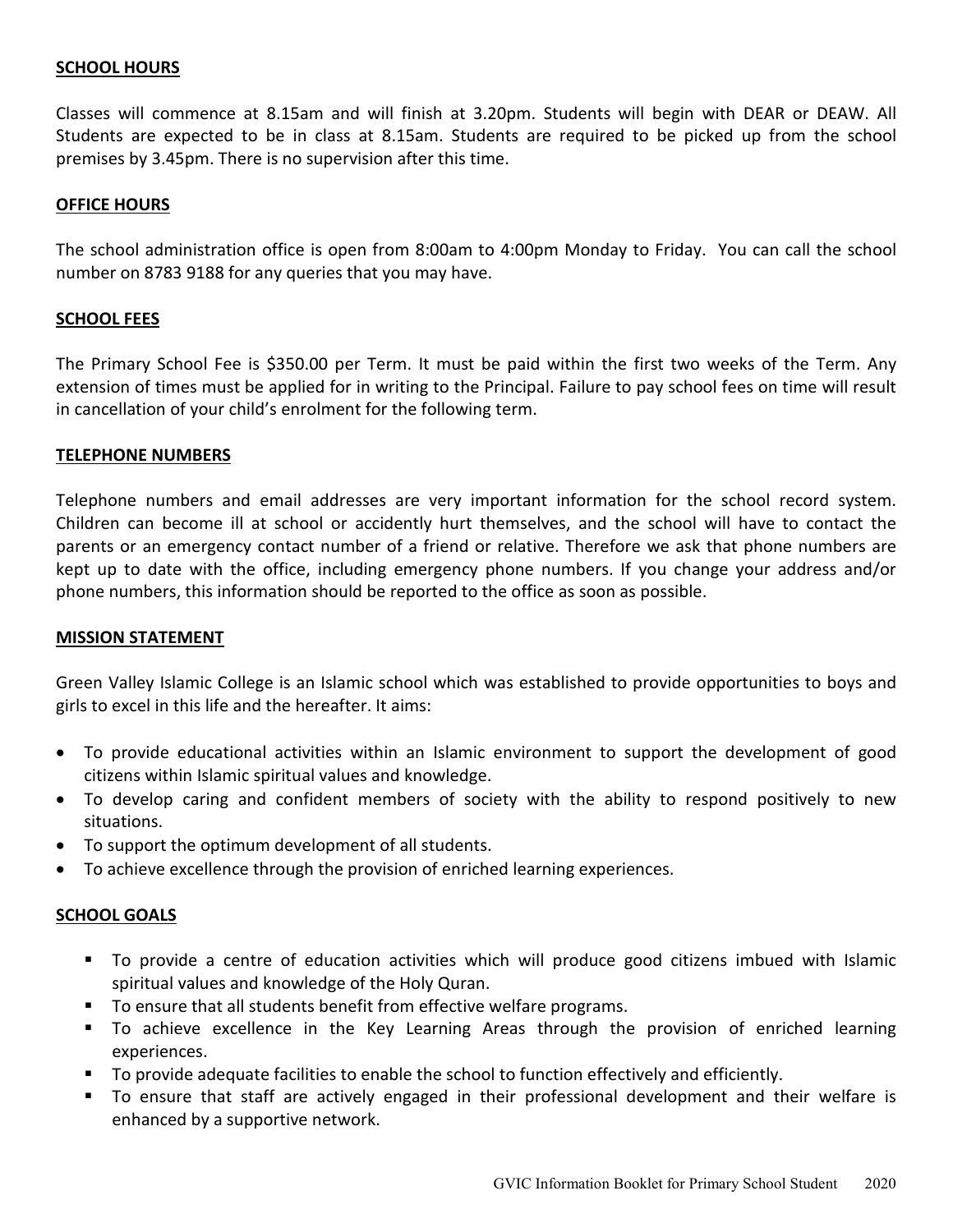- To encourage children to develop intellectually, physically, emotionally, socially, morally and spiritually, where they feel secure and happy.
- To develop in each child a sound character to live his/her life according to well defined moral values.

## **SCHOOL AIMS**

The school aims to develop self-discipline in the students based upon the following:

- Respect and care for yourself and others
- **Treat others as you would like to be treated**
- **F** Follow instructions from staff politely
- Be kind and courteous to others at all times
- Put rubbish in the bin, and keep the school tidy
- Be considerate to others
- Eat healthy food and exercise regularly
- Be well mannered
- **Take pride in your work**
- Respect the school
- Respect the property and other people's property
- **Salaat is compulsory**

## **SCHOOL RULES**

- Children are to behave at all times whilst on school grounds, on excursions and when in the community
- Children are to enter and leave the school premises in an orderly and safe manner
- Children are to walk on the concrete
- Children are to play in a safe manner
- Children are to use acceptable language at all times
- Children are to be responsible for their own actions
- Children are to follow the teacher's instructions at all times
- Children are to respect school and other's property

## **CLASS RULES**

- Class rules are to be determined by the class teachers and students
- Class rules will be written and displayed in the classroom for future references
- Children are to be aware of classroom rules and consequences for not obeying these.

## **Consequences:**

Positive Rewards:

- $\circ$  Children may obtain rewards such as stickers and certificates for class achievements
- o Children may visit another class to show their work achievement
- $\circ$  Children may be sent to the principal to acknowledge achievement. The Principal will reward and praise the child. For special achievement the child may receive a principal's certificate.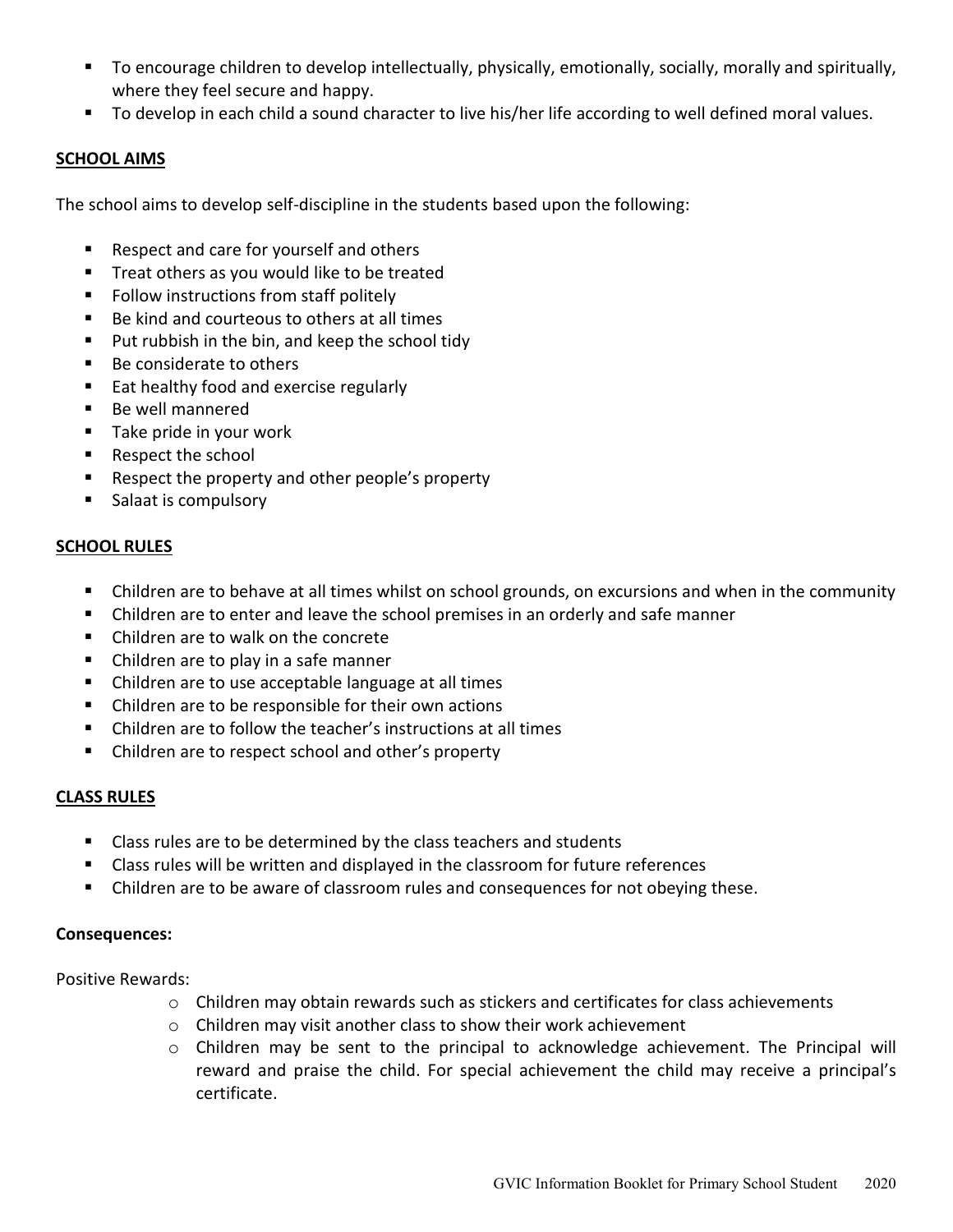Rewards:

- $\circ$  If a child receives five class awards they will be entitled to a special achievement award which will be presented at the assembly.
- o If a child receives three principal's certificates they will be entitled to receive a free treat from the school canteen.

We aim to focus on positive reinforcement and praise the children for their academic achievement and behaviour. Children will be rewarded either verbally or through certificates as often as we can. At the end of the term the children will receive a special treat if they have tried hard and have displayed good behaviour.

#### **GRIEVANCE POLICY**

The class teacher should be the first point of contact for students and/or parents.

If no resolution is reached the matter will be referred to the grade coordinator.

If no resolution is reached with the grade coordinator the matter will be referred to the Deputy Principal (Primary).

If no resolution is reached the matter is referred to the Principal.

## **ATTENDANCE**

Under the 1990 Education Act, all students between the ages of  $5 - 15$  are required to attend school regularly and be punctual. Students with attendance below 90% will be interviewed and parents will be notified.

If your child is away they are required to supply a medical certificate or note explaining their absence and given to their class teacher. The absence note must be written and signed by a parent or guardian and must state the date and reason as to why the child was absent from school.

## **STUDENT ARRIVALS AND DEPARTURES**

Students are required to arrive at school between 8.00am and 8.15am. No student is to be dropped off before this time as there is no supervision.

Kindergarten students must be picked up from the school hall by an adult or older sibling. Students will not be released unless this has occurred.

## **LATE NOTES**

All students should be at school by 8.15am. However, when a student arrives late to the school due to unforeseen circumstances, he/she must go straight to class where they will be marked as partially absent.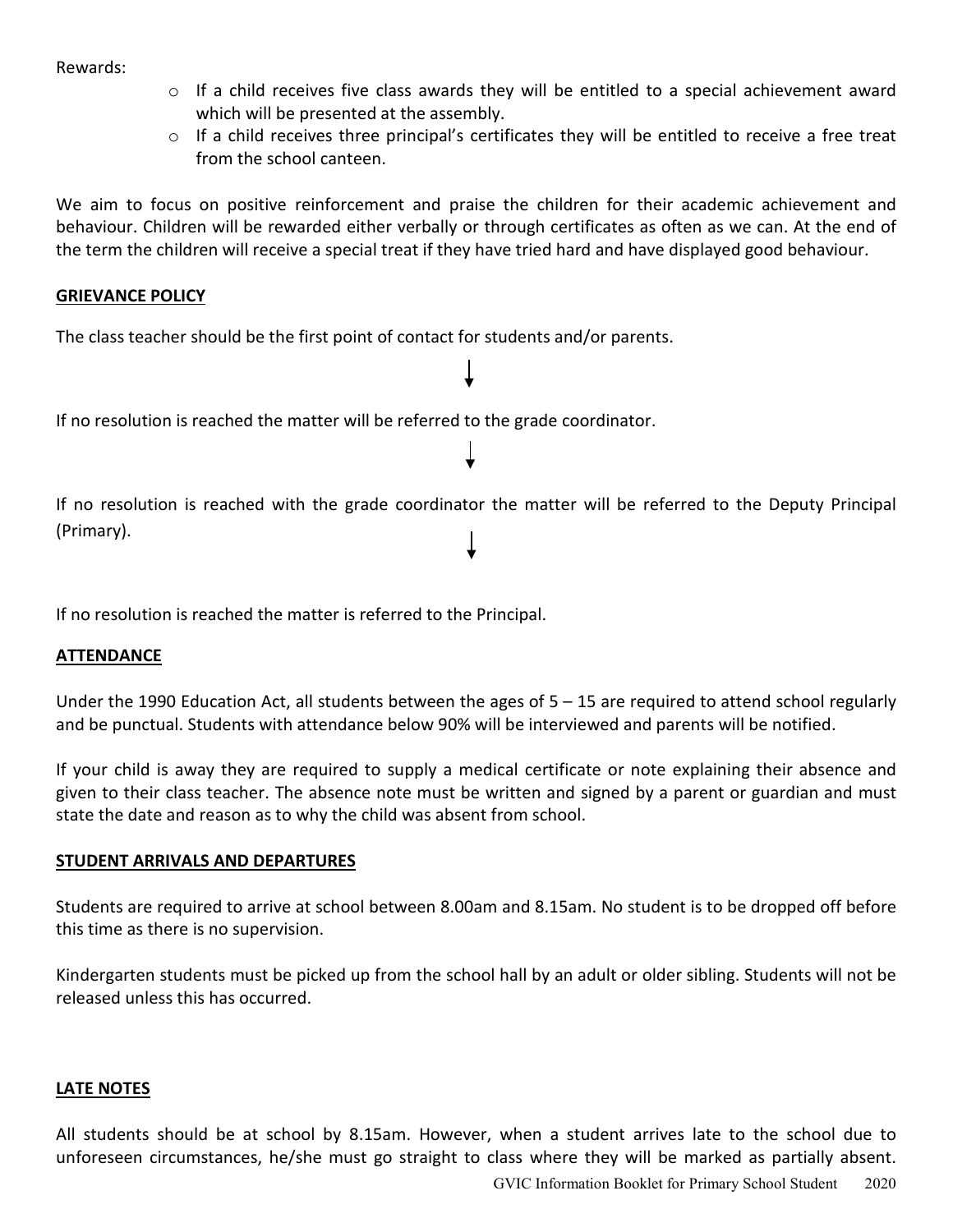Arrivals after 8.25am must report to the office with a parent to obtain a late note slip and hand it to his/her classroom teacher.

# **EARLY DEPARTURE NOTES**

Parents are required to come to the office to sign an early leaver's note when picking up their children early. **No early leaver notes are given after 2.30pm.** Please try to make any out-of-school appointments after school hours as picking up children early disrupts the classroom.

# **LEAVE**

The school discourages students going on leave as it affects their academic progress and under the 1990 Education Act students are expected to be at school on a daily basis. If leave is required, a leave application form needs to be collected from the office, filled out and returned for approval. Four weeks' notice is required and in the event of an emergency proof needs to be provided. The school reserves the right to reject leave applications.

# **CURRICULUM**

The College has adopted the NESA Curriculum which includes the 6 Key Learning Areas namely English, Mathematics, History/Geography, Science and Technology, PDHPE and CA.

- 10 hours of English
- 7 hours of Mathematics
- 2 hours of Geography and History
- 2 hours of Science and Technology
- 2 hours of Personal Development, Health and Physical Education
- 2 hours of Creative Arts

Apart from the NESA Curricula we will also provide basic education in-

- Islamic Studies This includes Imaaniyaat (Tawhid and Imaan), Ibaadaat (Tahaarah and Salah), Akhlaaq and Adaad and Islamic History.
- Quranic Studies Verses from the Holy Quran and their meanings.
- Prophet's Sunnah and Hadith

Through the above Curricula the College aims to provide students an Islamic Environment which will lead them to make choices and choose paths of goodness; develop Brotherhood and Sisterhood and become competent, caring and confident members of society with abilities to face and respond positively to new situations.

# **TEXT BOOKS AND EXERCISE BOOKS**

Text books and exercise books are provided by the school up to Year 6. Students must keep them in good order and have them covered at the beginning of the year.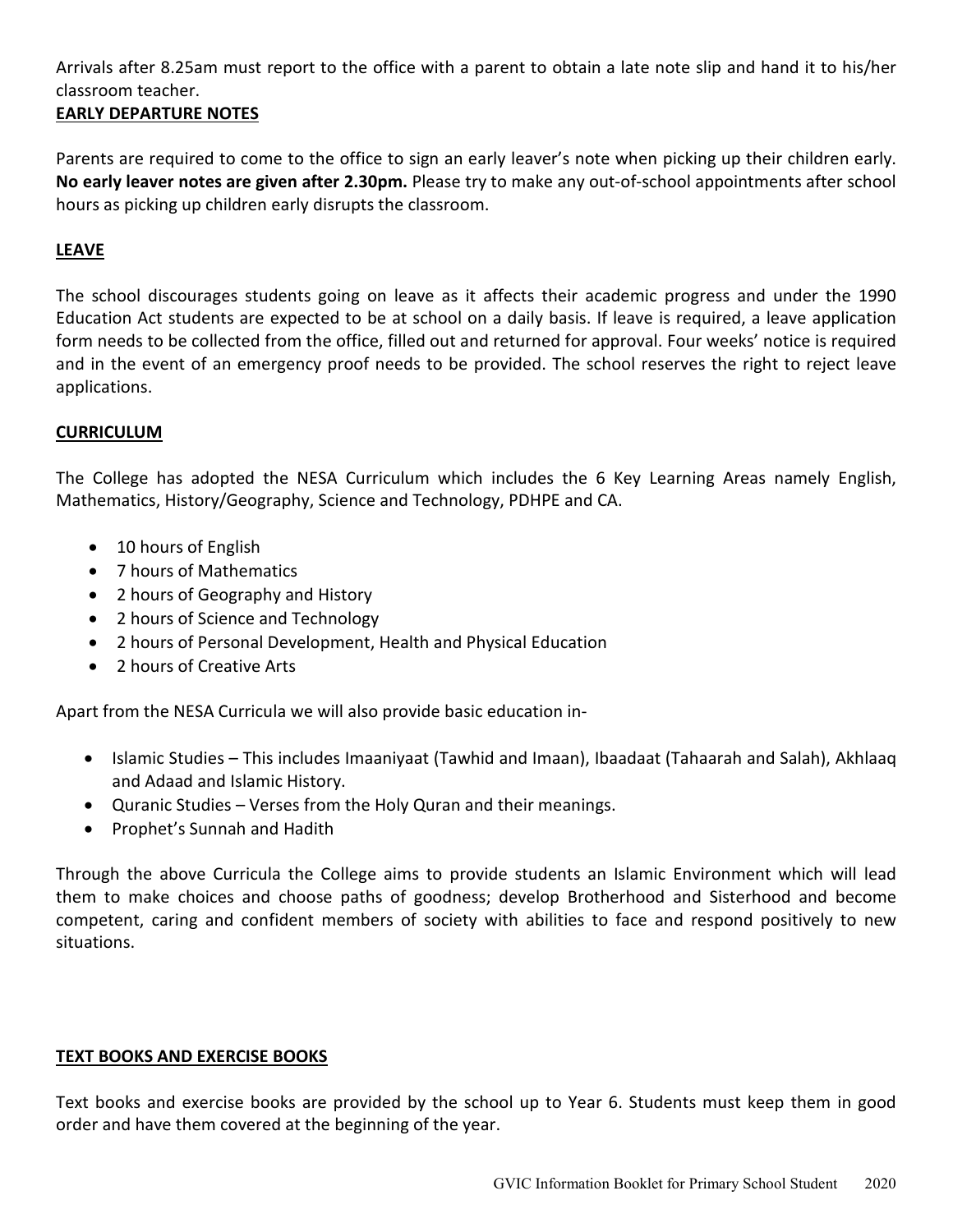## **EXCURSIONS**

Excursions are important and part of the Teaching programs. They occur once a term and are arranged by each grade. The studies in the classroom are brought to life by taking children to places like the zoo, museum, historical buildings, etc.

#### **HOMEWORK**

Homework is an integral part of learning and is designed to give additional practise on topics being covered in class. This will ensure consolidation of key skills.

- Homework is given to students as a booklet that outlines the week's tasks.
- Students will receive the booklet on a Monday for Years 1-6 and on a Friday for Kindergarten.

Homework will consist of:

- a) Spelling words
- b) Times tables
- c) An English and Mathematics activity each night
- d) Home readers or Premier's Reading Challenge book

#### **ASSESSMENT POLICY**

Report outcomes will be assessed through various ongoing assessments. The assessment tasks may take the form of:

- observations
- running records
- class work samples
- exams
- projects (individual or group)
- oral presentations

Assessment schedules will be sent home at the beginning of each Term. All assessment tasks must be students' own work (own sentences), no plagiarism. Students work will not be marked if students are absent on the day of an assessment. They are required to bring a medical certificate. If overseas, students will obtain a zero on the assessment.

#### **DHUR PRAYER**

Children will be involved in praying the Dhur prayer during their lunch break. It is very important that children have clean uniforms, underwear and socks. Please ensure that your child is wearing clean clothes and girls have a clean white scarf to perform prayers. Please provide a small prayer mat for your child to use.

#### **LIBRARY VISITS**

Students will visit the library on a weekly basis with their teacher to borrow books. All students are required to have a GVIC library bag which is available from the uniform shop. Library will be open from 8.00am to 4.00pm. Note: Before and after school visit is only for high school students.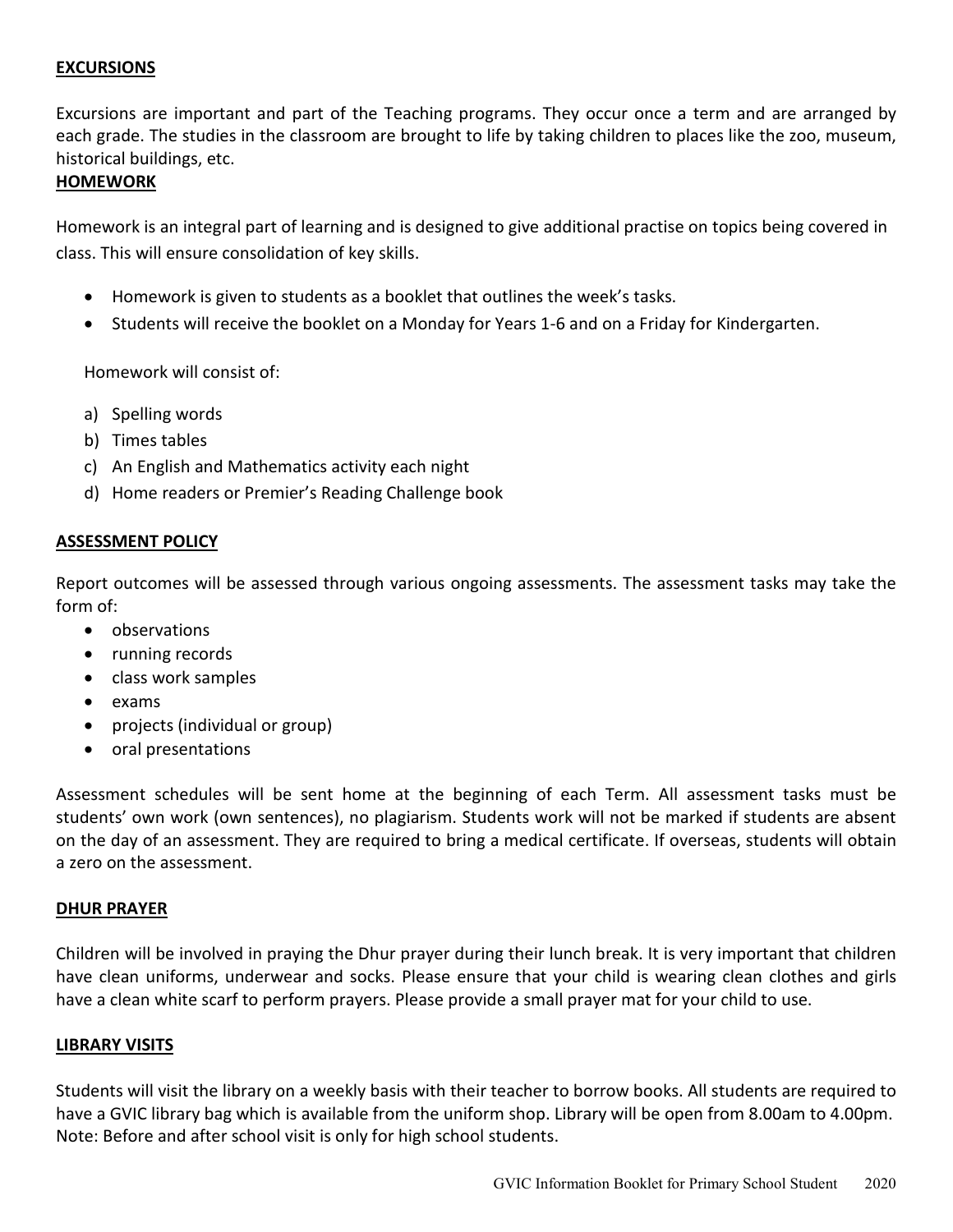## **AFTER SCHOOL ACTIVITIES**

The school does provide after school activities in the form of After School Support Program. Siblings are to be picked up at the appropriate time and are not to be left on school grounds. Failure to pick up students on time will result in exclusion from the activity. All after school activities require exemplary behaviour. Students attending Saturday or holiday classes require full school uniform.

#### **MONEY**

On occasions, it will be necessary for your children to bring money to school (for lunch, excursions, etc). When sending money to school, please place it in a sealed envelope clearly marked with the child's name, class, the amount and the purpose.

#### **STATIONERY**

Please provide the following for your children:

HB Pencils, Coloured Pencils, Crayons, Sharpener, Glue Stick, Rubber, Document Folders, Wooden Ruler, A packet of Tissues, Pencil Case labelled with students name and class. These items in a pencil case must be brought to school each day. Borrowing from other students will not be allowed.

Also provide an old shirt or apron for painting classes. Also leave spare pants in the child's school bag for kindergarten children. Please ensure that all your children's belongings are properly labelled e.g. hats lunch box, plastic drink bottles, etc. A Library Bag is also compulsory and this can be bought from the School Uniform Shop.

## **GREEN VALLEY ISLAMIC COLLEGE IS A POSITIVE BEHAVIOUR SUPPORT SCHOOL(PBS)**

PBS is consistent, school-wide system of support that helps define, teach and support appropriate student behaviour, creating a positive school environment. Our logo is ROCKS:

Respect

Ownership

Caring

Knowledge

Safety

ROCKS is explicitly taught, reinforced and implemented in classroom and non-classroom settings to create a positive school environment.

#### **PROMOTION POLICY**

**Purpose**

The purpose of this promotions policy is to assist students in meeting the required standard. This policy defines procedures and rules for retaining students in their current level and promoting students to a higher level.

Green Valley Islamic College believes that students should progress to the next level of study only after they are proficient in their knowledge and application of the current curriculum level.

#### **For Students to be promoted to the next level they must:**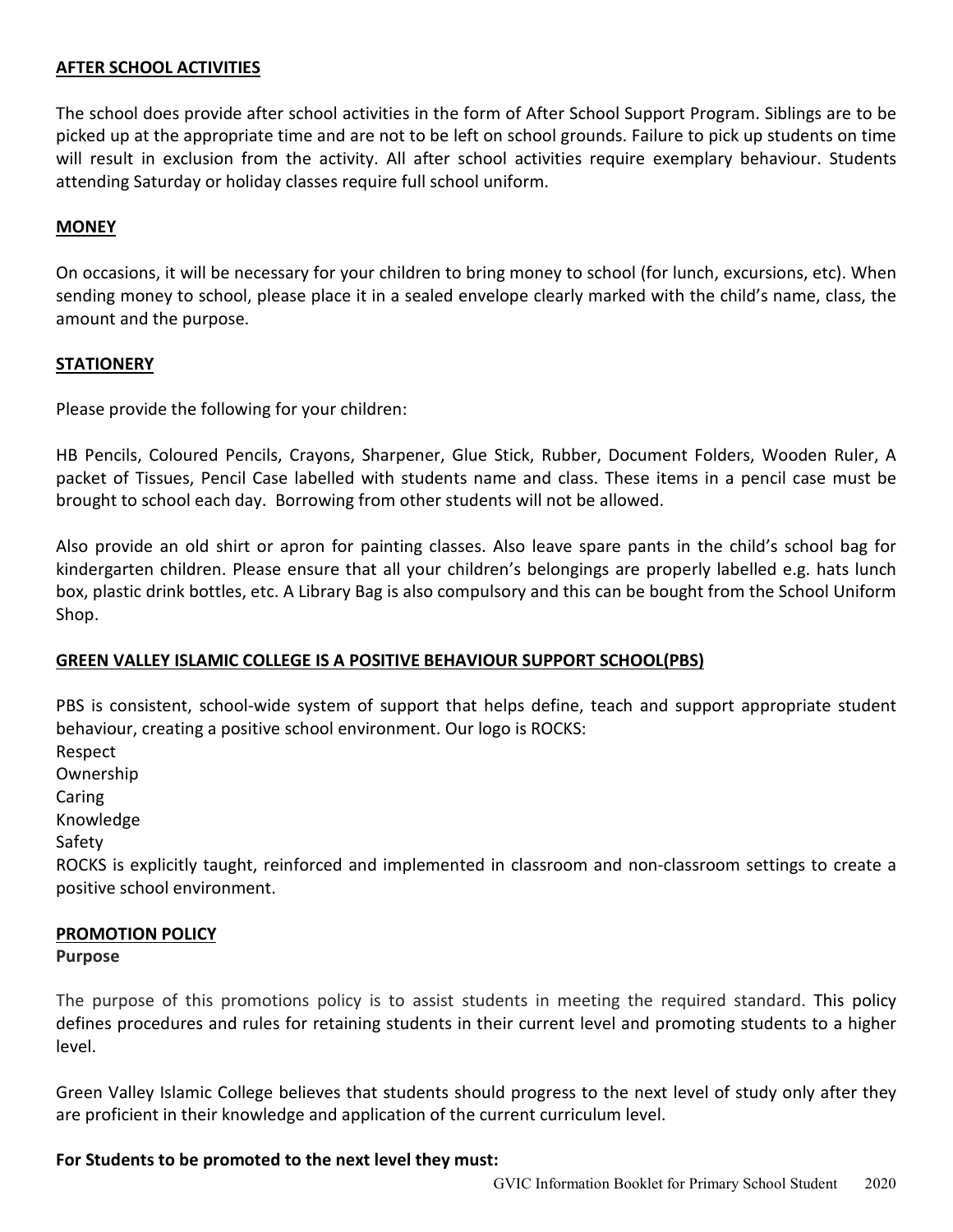- 1. Demonstrate an ongoing commitment to their studies by working consistently throughout the year achieving an acceptable standard
- 2. Develop good work and organisational habits
- 3. Satisfactorily complete assigned work and Assessment tasks
- 4. Have acceptable attendance
- 5. Have acceptable behaviour

All decisions regarding non-promotion are communicated to parents in writing, who may either accept these as being in the best interest of the student or request an interview with the Primary Grade Coordinator and the Deputy Principal (Primary) according to school policy.

#### **DISCIPLINE POLICY**

Discipline is a process whereby students are seen to be striving towards responsible decision making in accordance with their level of development and conforming to the acceptable standards and values of home and school. These acceptable standards receive positive reinforcement.

This policy stresses the fact that students are responsible for their behaviour. The policy covers Rights and responsibilities, school playground rules, awards for good behaviour and the consequences of unacceptable behaviour.

## **AWARD SYSTEM**

Green Valley Islamic College strives to encourage and motivate all students through various rewards.

#### **School Awards**

- Achievement Award
- Attendance Award = 2 achievement awards
- Homework Award = 2 achievement awards
- Respect and Kindness Award = 1 achievement award
- Uniform Award = 1 achievement award
- 5 Playground tokens = 1 achievement award
- 10 Spelling Awards = 1 achievement award
- 10 Prayer Awards = 1 achievement award

#### **Special Events/Awards**

- Honesty Award
- Public Speaking Award
- Writing Award
- Spelling Award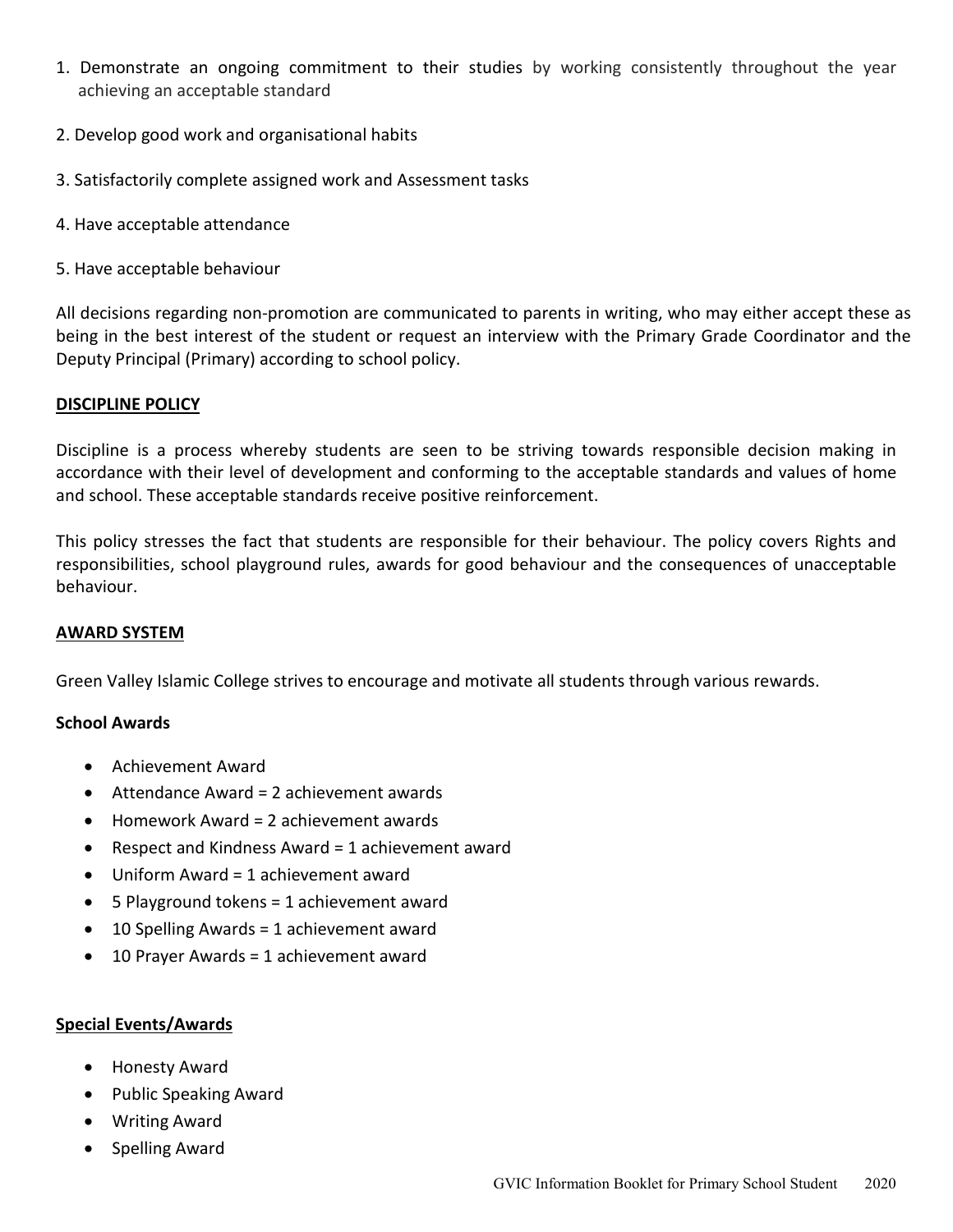• Maths Award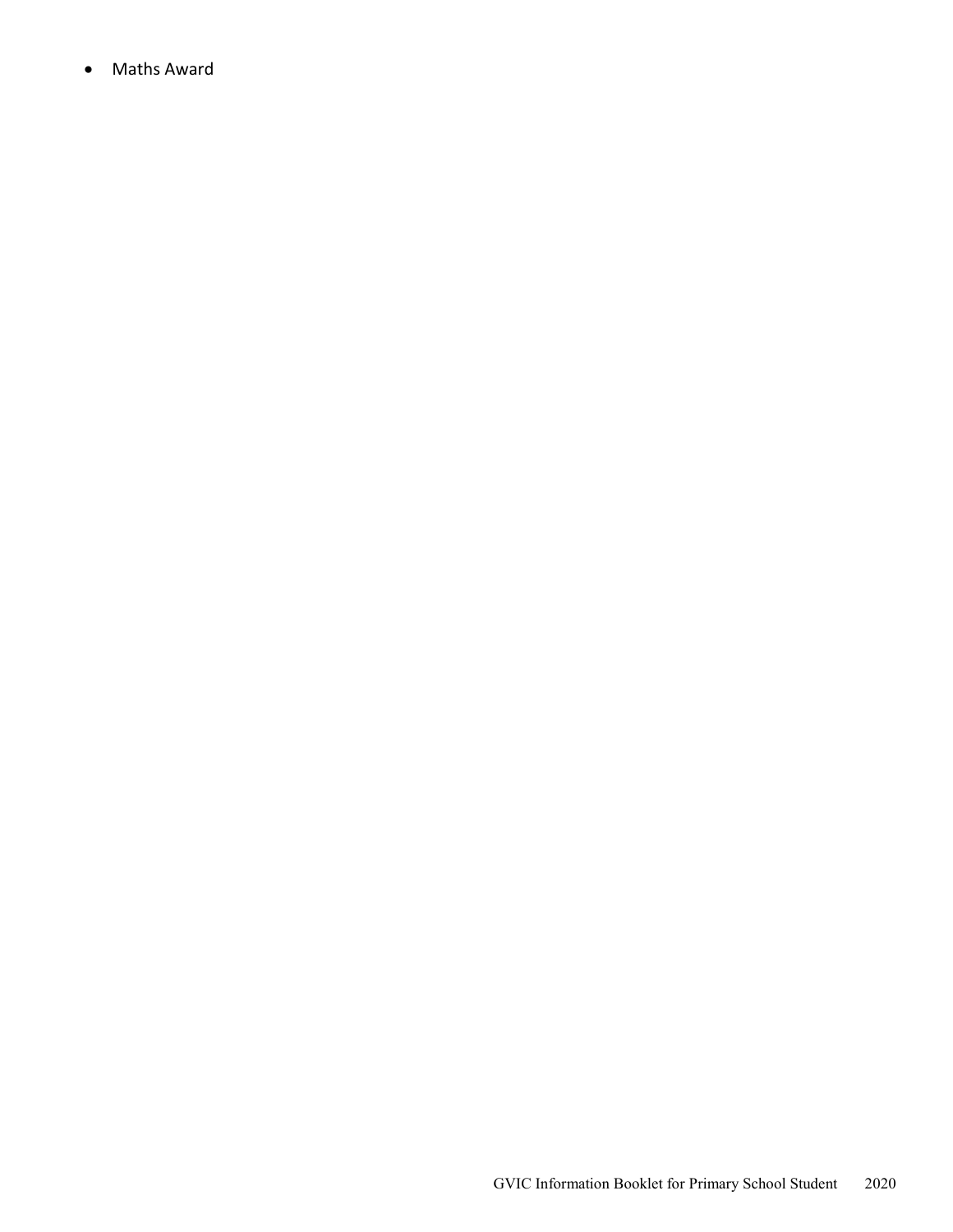## **MERIT AWARD SYSTEM FLOW DIAGRAM**

• **Achievement Award:** the class teacher awards this to • any student deserving of recognition. Gold Goblet: The Principal at assembly awards this highest award to any student who gains a further 10 Merit Certificates, after receiving the Silver Goblet **Merit Certificate:** The Principal at the assembly awards this to any student who achieves 5 Achievement Awards. **Bronze Medal:** The Principal at assembly awards this to any student who gains 5 Merit Awards **Silver Medal:** The Principal at assembly awards this to any student who gains a further 5 Merit Certificates, after receiving the Bronze Medal **Gold Medal:** The Principal at assembly awards this to any student who gains a further 5 Merit Certificates, after receiving the Silver Medal **School Badge:** The Principal at assembly awards this to any student who gains a further 10 Merit Certificates, after receiving the Gold Medal **Bronze Goblet:** The Principal at assembly awards this to any student who gains a further 10 Merit Certificates, after receiving the School Badge **Silver Goblet:** The Principal at assembly awards this to any student who gains a further 10 Merit Certificates, after receiving the Bronze Goblet **Attendance Trophy:** This is awarded on Presentation Day for outstanding attendance for the whole academic year. Maximum of 3 days absence with medical certificate.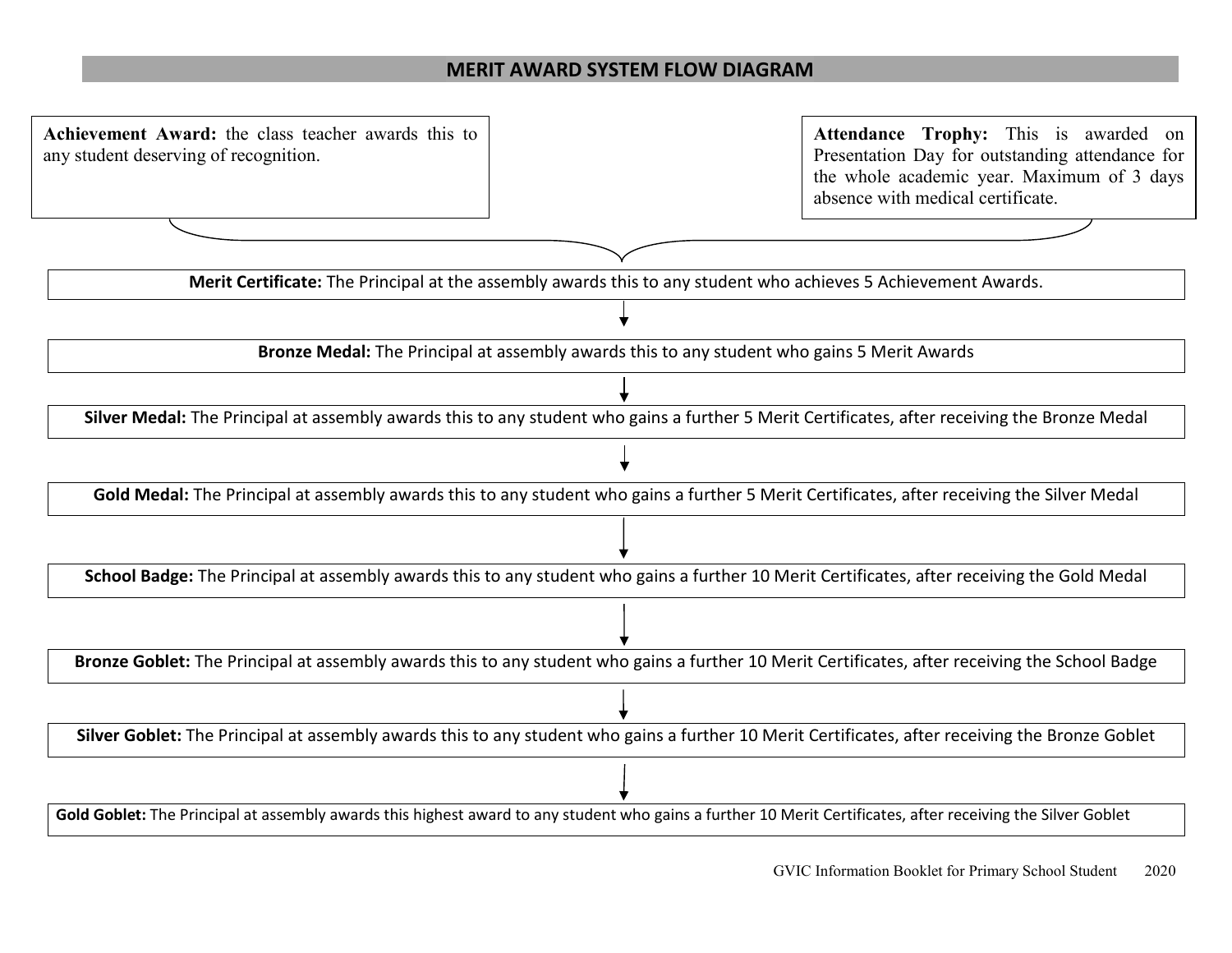# **PARENT – TEACHER RELATIONSHIPS**

We believe that a good parent-teacher relationship is important for a School's success. There will be different types of communication such as notes, telephone calls, student diaries, newsletters, progress reports and parent-teacher conferences. We encourage you to call the school or send us a note when you have questions or concerns. We will then get back to you as soon as possible. If you wish to see one of the teachers, make an appointment through the office.

#### **REPORTS AND PORTFOLIOS**

Each term your child will receive their portfolio which will report on the learning outcomes that your child has achieved, as well as examples of their work and level of progression. It should be signed and returned to the class teacher. The portfolios are available from the class teacher. If your child does not receive their portfolio, you should contact the teacher or the office.

#### **INTERVIEW WITH TEACHERS**

Please do not hesitate to contact your child's teacher if you have queries about your child's development, work or behaviour. However, please make sure that these appointments are made through the office before school or after school. Speaking to teachers during class hours interrupts the classroom.

Parents will be advised in writing about the scheduled Parent-Teacher meetings.

#### **PARENT INFORMATION SESSION**

In Term 1 a parent information session will be held to provide parents with more detailed information about the year's curriculum, goals, expectations and tips on how to help their child. It is also an opportunity to meet the teachers.

## **NEWSLETTER**

Our school newsletter is published twice a Term and when necessary to communicate important information to parents. Primary Newsletter Publication is once per Term. In addition to this, other notes are sent during the week such as reminders or excursion notes. The school newsletter also provides helpful hints on how to improve students' academic performance. Please read the newsletters and notes and take action if required.

#### **SCHOOL UNIFORM**

Green Valley Islamic College takes great pride in our uniform and we believe being in full school uniform demonstrates a student's commitment to being a positive member of the school community and enhances the good image of our College; therefore it is school policy that all students wear full school uniform, without any exception.

The school uniform is available for purchase from the Uniform Shop on Mondays from 8.00am to 9.30am or from:

• FAZ Uniforms, 15/364 Park Road, Regents Park, NSW 2143. Phone: 9644 7999. Online Shop: [www.faz.com.au/uniformshop](http://www.faz.com.au/uniformshop)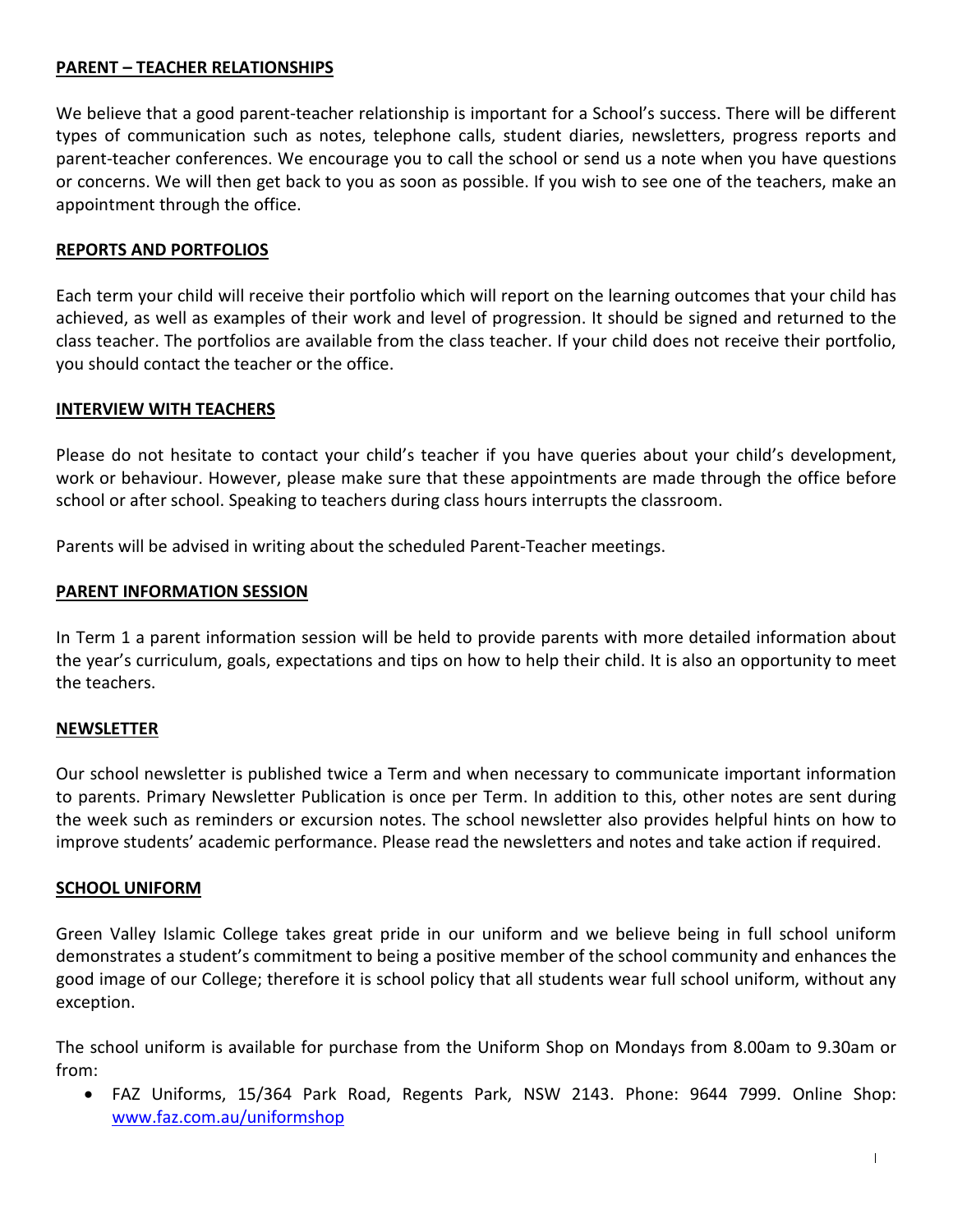Sports uniform must be worn only on sport's days and excursions. Haircuts must be blended in and one level. If students arrive with an inappropriate haircut, parents will be contacted and given a period or a few days to seek possible corrections. Students are expected to wear **GVIC green hats** when they are out playing. Plain black leather school shoes are a part of the uniform as well.

If for some reason an item of school uniform cannot be worn the student is required to have a note of explanation. There are consequences for students being out of uniform with no explanation.

| <b>Girls - Summer</b>             | <b>Girls - Winter</b>         | <b>Boys - Summer</b>       | <b>Boys - Winter</b>          |  |  |  |
|-----------------------------------|-------------------------------|----------------------------|-------------------------------|--|--|--|
| <b>School Uniform</b>             |                               |                            |                               |  |  |  |
| Green tunic                       | Green tunic                   | Green school shirt         | Green school shirt            |  |  |  |
| White shirt                       | White shirt                   | Green school pants         | Green school pants            |  |  |  |
| White socks                       | White/green stockings         | White/grey socks           | White/grey socks              |  |  |  |
| <b>Black leather shoes</b>        | White socks                   | <b>Black leather shoes</b> | <b>Black leather shoes</b>    |  |  |  |
|                                   |                               |                            |                               |  |  |  |
| 3-6 White hijab                   | White hijab                   | School jumper/blazer       | School jumper/vest/<br>blazer |  |  |  |
| K-2 green hair<br>bands/hair ties | White skivvy or<br>undershirt |                            | White skivvy or undershirt    |  |  |  |
|                                   |                               |                            |                               |  |  |  |
| School jumper/blazer              | School jumper/vest/<br>blazer |                            | Green beanie                  |  |  |  |
|                                   | Green neck scarf              |                            | Green scarf                   |  |  |  |
| <b>Sports Uniform</b>             |                               |                            |                               |  |  |  |
| School track suit                 | School track suit             | School track suit          | School track suit             |  |  |  |
| School polo shirt                 | School polo shirt             | School polo shirt          | School polo shirt             |  |  |  |
| White socks                       | White skivvy/undershirt       | White socks                | White skivvy/undershirt       |  |  |  |
| Sneakers                          | White socks and               | Sneakers                   | White socks and Sneakers      |  |  |  |
|                                   | <b>Sneakers</b>               |                            |                               |  |  |  |

Girls in K-2 are not required to wear the hijab during the summer months. Green Valley Islamic College expects those students to wear their hair tied up neatly with green bands, ribbons or headband.

#### **NO HAT NO PLAY POLICY**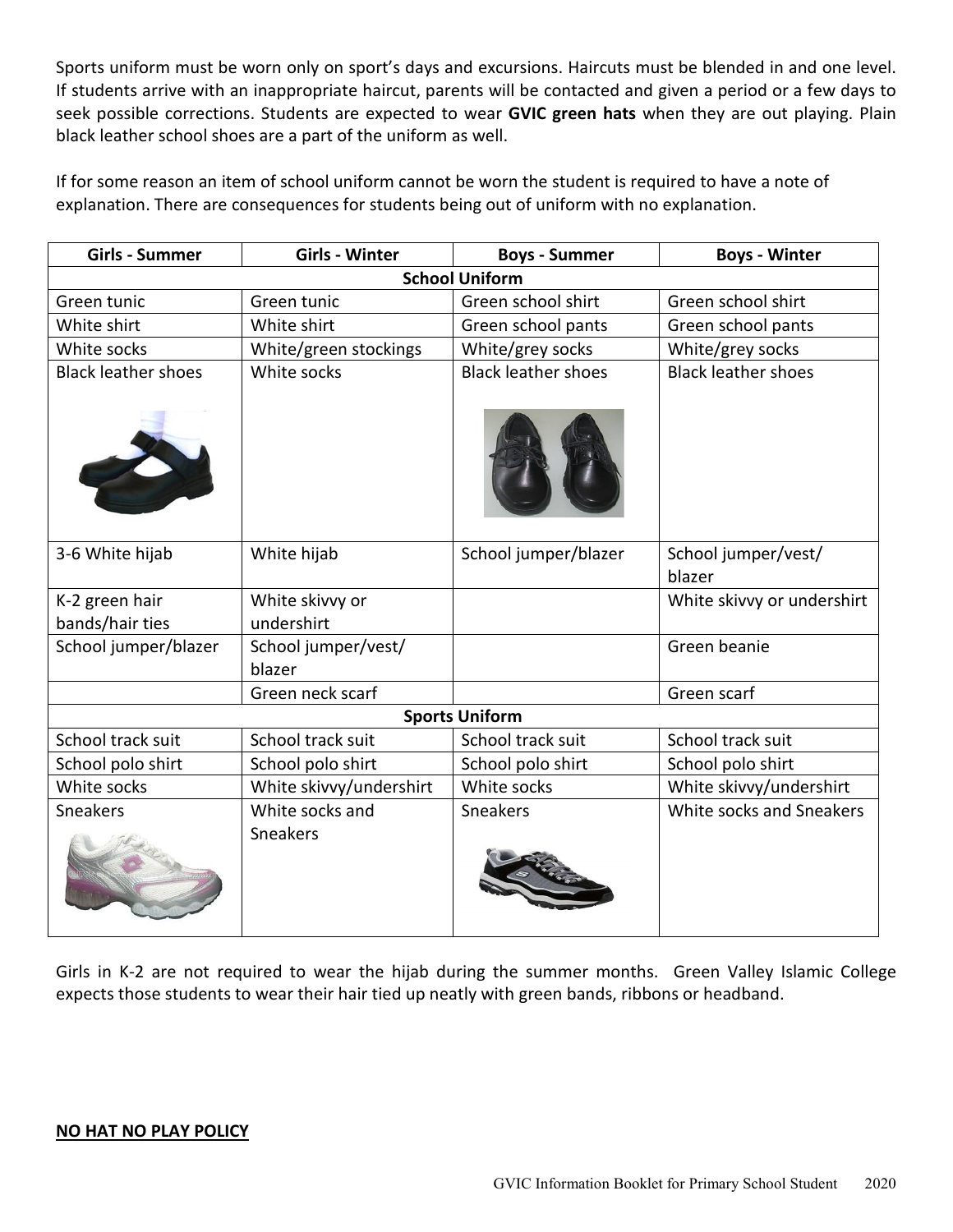The school endorses a no hat no play policy. All students are to be wearing the GVIC green hats at recess, lunch, during sport activities and on excursions. Students who do not have hats will not be allowed to participate in any sporting events.

# **HAIR**

Hair styles should be appropriate to the College setting. Haircuts must be blended in and one level. K-6 boys are expected to have short neat haircuts that are blended. No student is allowed to have the following haircuts:

- a) Shaved head
- b) Rat's tail
- c) Mullet
- d) A clear undercut
- e) Spike (no hair gel is allowed to create this style)
- f) Undercuts / steps

**Please check your child's hair for head lice regularly.** If head lice is found your child is required to stay home for 3 days.

# **LUNCH**

The children will be eating during recess and lunch. The children can bring their lunch from home or buy from the canteen. Please pack healthy lunches for your children. Students are given 10 minutes at lunch time to eat in class. A healthy lunch is made up of:

- Fresh fruits
- Raw vegetables
- Sandwiches
- Pasta and Rice
- Reduced fat yoghurt, cheese and milk
- Dried fruit, rice cakes and popcorn
- Bottle of Water

Tuna and Egg sandwiches are also acceptable. Food such as nuts, nutella and peanut butter is banned due to students with allergies. Sports drinks such as Gatorade, Powerade and Staminade etc are not to be brought to school.

# **CANTEEN**

The school canteen operates five days a week. Lunches and a variety of refreshments can be obtained from the school canteen. If you would like your child to order lunch, please write his/her name on a paper bag with the class and lunch order, containing the correct money. This is to be given to the class teacher in the morning.

# **LOST PROPERTY**

All items of clothing should be named. This is because named clothing can be returned to the child. Unnamed clothing will be kept in the office area for a while and then given away to charity.

# **VACCINATIONS AND BIRTH CERTIFICATES**